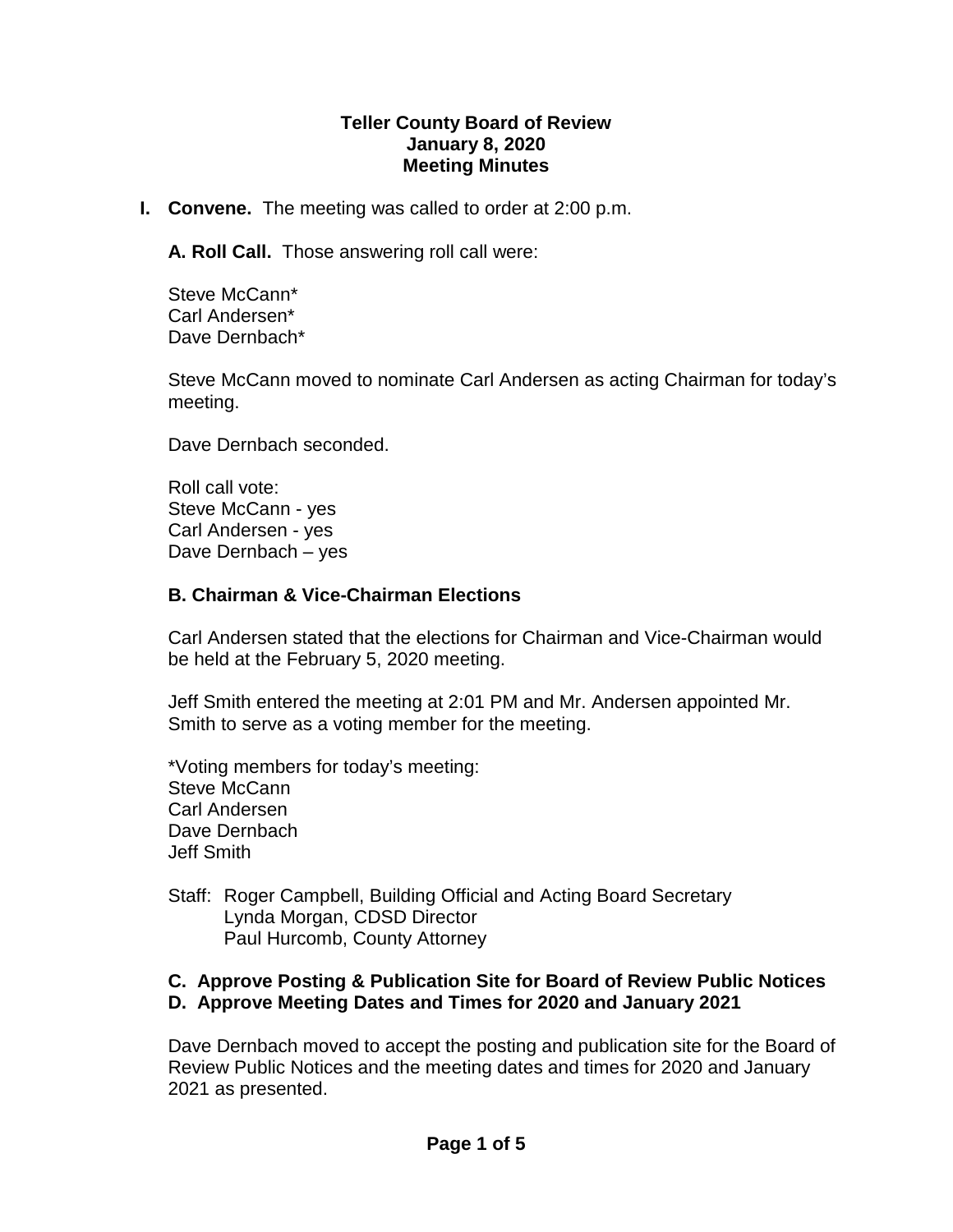Jeff Smith seconded.

Roll call vote: Steve McCann - yes Jeff Smith - yes Carl Andersen - yes Dave Dernbach - yes

The motion carried.

# **E. Review & Approve minutes from the December 4, 2019 Meeting**

Jeff Smith moved to accept the Meeting Minutes for December 4, 2019 as written.

Steve McCann seconded.

Roll call vote: Steve McCann - yes Jeff Smith - yes Carl Andersen - yes Dave Dernbach - yes

The motion carried.

### **II. Contractor License**

# **A. H.W. Houston, LLC / Mike Ingo / Class A**

Mr. Ingo was present and gave an overview of his building experience and recent work history which included, but was not limited to, the following:

- He has been in construction for 23 years.
- He has been working for H.W. Houston Construction for 21 years.
- He has worked as a superintendent as well as a Project Manager.
- His projects include, but not limited to, a 200,000 square foot hospital addition and the Pueblo County Judicial Building.
- His company is presently working on the Teller County Sheriff's Office addition.

Roger Campbell stated that H.W. Houston was presently working on the Sheriff's Office construction project under a provisional license.

There was further discussion between the applicant and the Board. The Board reviewed the submitted packet and asked Mr. Ingo clarifying questions.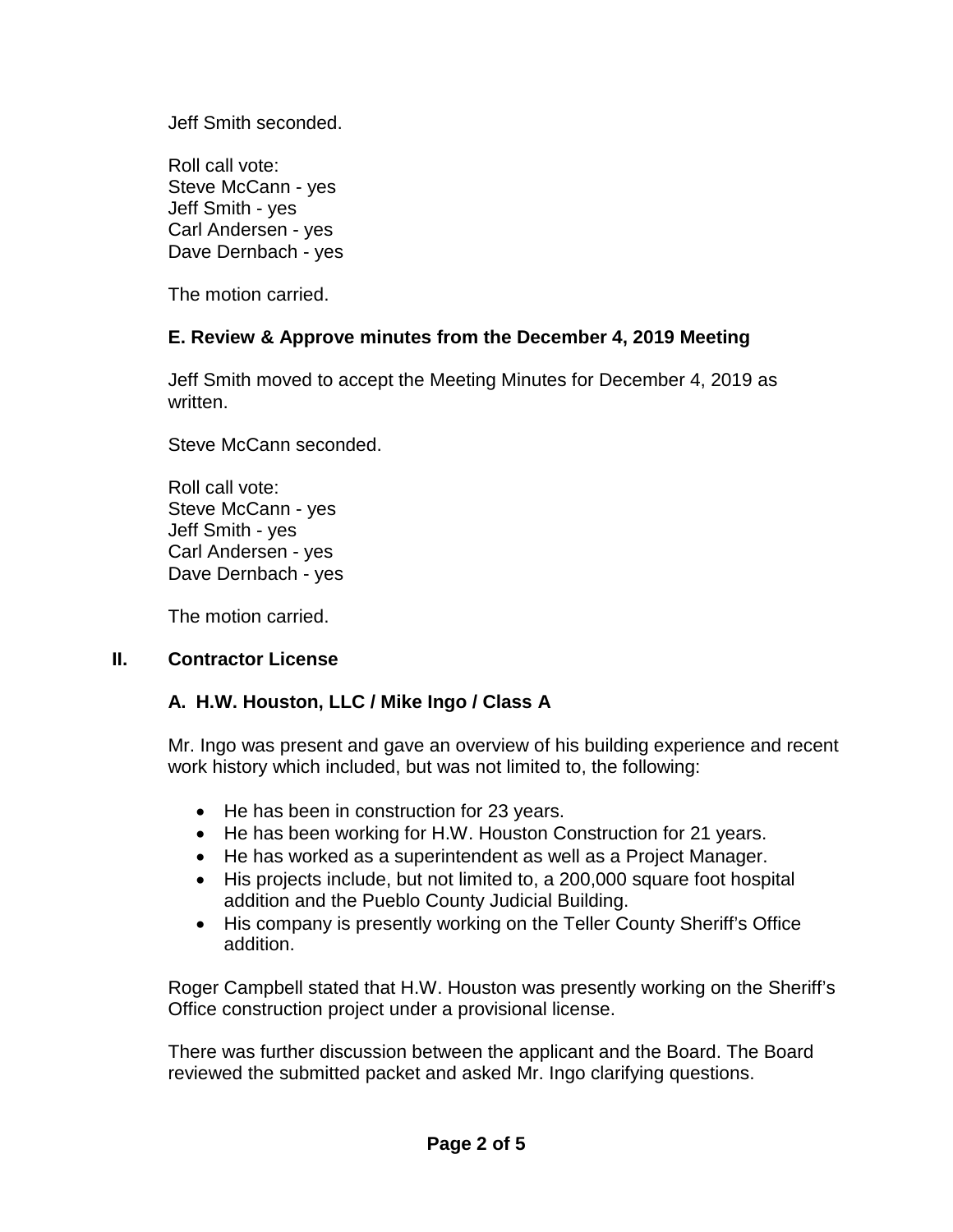Carl Andersen opened this matter up for public comment. There was no public comment and Carl Andersen closed public comment.

There was no further discussion between the applicant and the Board.

Jeff Smith moved to grant H.W. Houston, LLC., with Mike Ingo as examinee, a Class A License.

Dave Dernbach seconded.

Roll call vote: Steve McCann - yes Jeff Smith - yes Carl Andersen - yes Dave Dernbach - yes

The motion carried.

### **B. Pioneer General Contractors, Inc. / Michael J. Scott / Class A Change of Examinee**

Mr. Scott was present and gave an overview of his building experience and recent work history which included, but was not limited to, the following:

- He has been with Pioneer General Contractors since 2005.
- His background is as an onsite project manager and onsite engineer.
- His company focuses on retail remodels and expansions.
- His company has no active contracts in Teller County but wants to be prepared if King Soopers or Safeway do any expansions or remodels.

Carl Andersen opened this matter up for public comment. There was no public comment and Carl Andersen closed public comment.

There was further discussion between the applicant and the Board. The Board reviewed the submitted packet and asked Mr. Scott clarifying questions.

Carl Andersen noted that the liability insurance certificate had expired and that if a motion where made to approve the license, it would have to be contingent upon the Building Department receiving an updated insurance certificate.

Dave Dernbach moved to grant Pioneer General Contractors, Inc., with Michael J. Scott as the new examinee, a Class A License contingent upon the Building Department receiving an update insurance certificate.

Steve McCann seconded.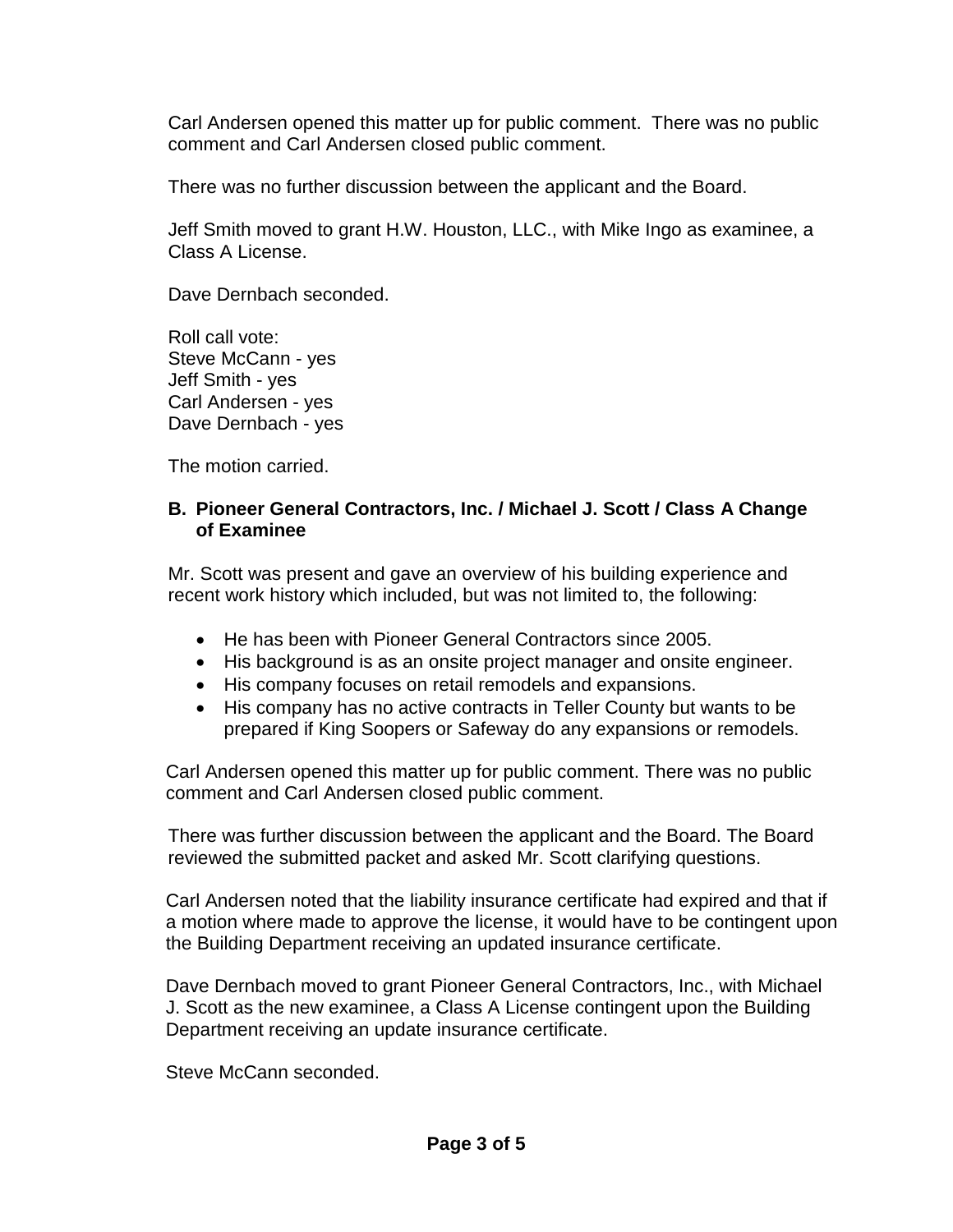Roll call vote: Steve McCann - yes Jeff Smith - yes Carl Andersen - yes Dave Dernbach - yes

The motion carried.

## **C. Doug Decker Construction/Doug Decker / Existing Class B-1 to Class B**

Mr. Decker was present and gave an overview of his building experience and recent work history which included, but was not limited to, the following:

- He has built residential structures for 43 years and light commercial construction.
- His commercial experience includes McGinty's restaurant, Midland Depot and Ancestral Arts for PK Enterprises.
- He has a planned B project in Teller County.

There was further discussion between the applicant and the Board. The Board reviewed the submitted packet and asked Mr. Decker clarifying questions.

Lynda Morgan, Teller County CDSD Director, was acknowledged and spoke about Mr. Decker's past construction history in the County. He has held a Class C license since 1990, has been issued special B licenses in the past for limited projects and a B-1 was granted for the McGinty's project. He has met all requirements for a full B license.

Carl Andersen opened this matter up for public comment.

There was no public comment and Carl Andersen closed public comment.

Jeff Smith moved to grant Doug Decker Construction, with Doug Decker as the new examinee, a Class B License upgrading from a Class B-1.

Steve McCann seconded.

Roll call vote: Steve McCann - yes Jeff Smith - yes Carl Andersen - yes Dave Dernbach - yes

The motion carried.